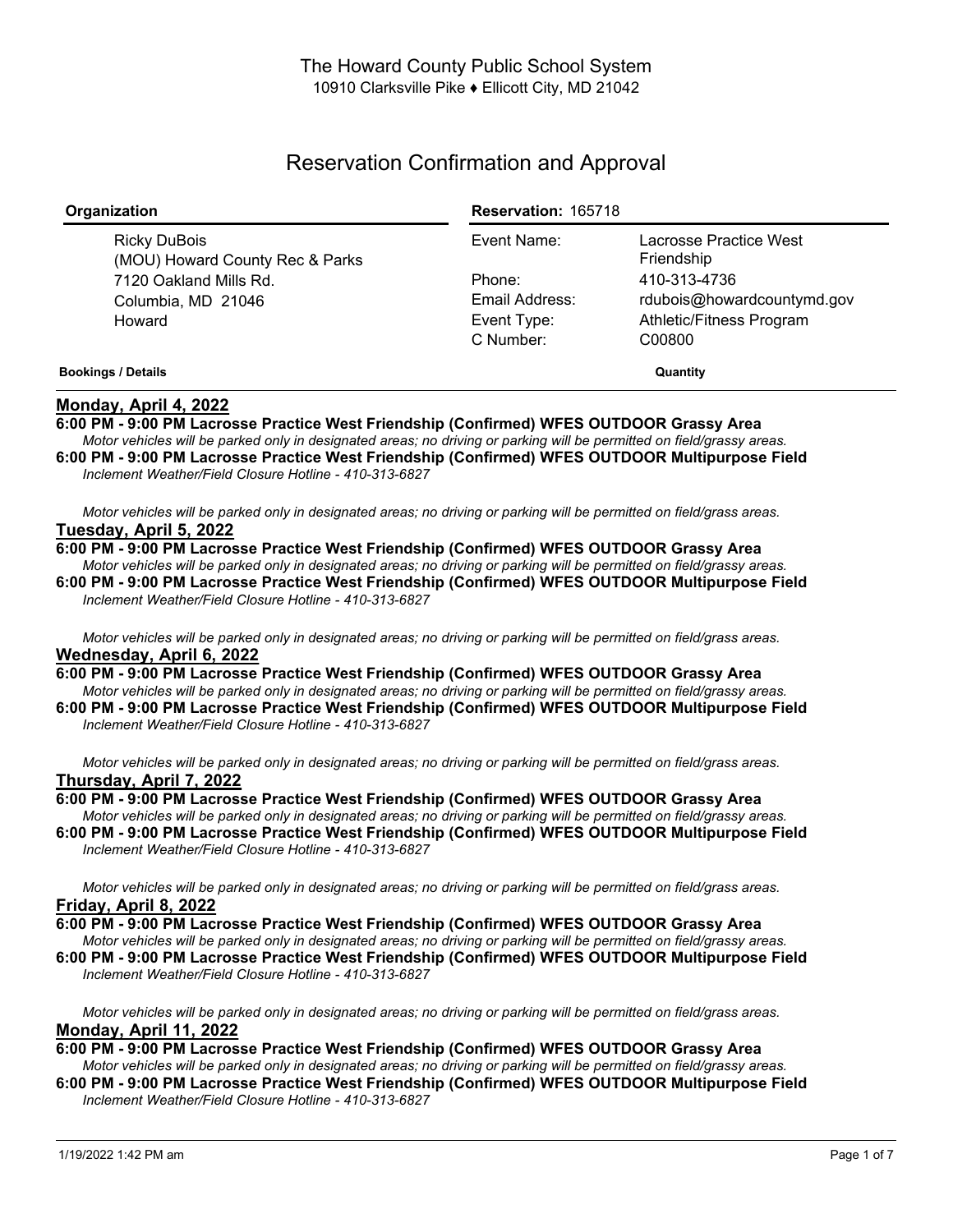#### **Bookings / Details Quantity**

Motor vehicles will be parked only in designated areas; no driving or parking will be permitted on field/grass areas. **Tuesday, April 12, 2022**

- **6:00 PM - 9:00 PM Lacrosse Practice West Friendship (Confirmed) WFES OUTDOOR Grassy Area** Motor vehicles will be parked only in designated areas; no driving or parking will be permitted on field/grassy areas.
- **6:00 PM - 9:00 PM Lacrosse Practice West Friendship (Confirmed) WFES OUTDOOR Multipurpose Field** *Inclement Weather/Field Closure Hotline - 410-313-6827*

Motor vehicles will be parked only in designated areas; no driving or parking will be permitted on field/grass areas. **Wednesday, April 13, 2022**

**6:00 PM - 9:00 PM Lacrosse Practice West Friendship (Confirmed) WFES OUTDOOR Grassy Area** Motor vehicles will be parked only in designated areas; no driving or parking will be permitted on field/grassy areas. **6:00 PM - 9:00 PM Lacrosse Practice West Friendship (Confirmed) WFES OUTDOOR Multipurpose Field** *Inclement Weather/Field Closure Hotline - 410-313-6827*

Motor vehicles will be parked only in designated areas; no driving or parking will be permitted on field/grass areas. **Thursday, April 14, 2022**

**6:00 PM - 9:00 PM Lacrosse Practice West Friendship (Confirmed) WFES OUTDOOR Grassy Area** Motor vehicles will be parked only in designated areas; no driving or parking will be permitted on field/grassy areas.

**6:00 PM - 9:00 PM Lacrosse Practice West Friendship (Confirmed) WFES OUTDOOR Multipurpose Field** *Inclement Weather/Field Closure Hotline - 410-313-6827*

Motor vehicles will be parked only in designated areas; no driving or parking will be permitted on field/grass areas. **Tuesday, April 19, 2022**

#### **6:00 PM - 9:00 PM Lacrosse Practice West Friendship (Confirmed) WFES OUTDOOR Grassy Area**

Motor vehicles will be parked only in designated areas: no driving or parking will be permitted on field/grassy areas. **6:00 PM - 9:00 PM Lacrosse Practice West Friendship (Confirmed) WFES OUTDOOR Multipurpose Field** *Inclement Weather/Field Closure Hotline - 410-313-6827*

Motor vehicles will be parked only in designated areas; no driving or parking will be permitted on field/grass areas. **Wednesday, April 20, 2022**

- **6:00 PM - 9:00 PM Lacrosse Practice West Friendship (Confirmed) WFES OUTDOOR Grassy Area** Motor vehicles will be parked only in designated areas; no driving or parking will be permitted on field/grassy areas.
- **6:00 PM - 9:00 PM Lacrosse Practice West Friendship (Confirmed) WFES OUTDOOR Multipurpose Field** *Inclement Weather/Field Closure Hotline - 410-313-6827*

Motor vehicles will be parked only in designated areas: no driving or parking will be permitted on field/grass areas. **Thursday, April 21, 2022**

**6:00 PM - 9:00 PM Lacrosse Practice West Friendship (Confirmed) WFES OUTDOOR Grassy Area** Motor vehicles will be parked only in designated areas; no driving or parking will be permitted on field/grassy areas.

**6:00 PM - 9:00 PM Lacrosse Practice West Friendship (Confirmed) WFES OUTDOOR Multipurpose Field** *Inclement Weather/Field Closure Hotline - 410-313-6827*

Motor vehicles will be parked only in designated areas; no driving or parking will be permitted on field/grass areas. **Friday, April 22, 2022**

- **6:00 PM - 9:00 PM Lacrosse Practice West Friendship (Confirmed) WFES OUTDOOR Grassy Area** Motor vehicles will be parked only in designated areas; no driving or parking will be permitted on field/grassy areas.
- **6:00 PM - 9:00 PM Lacrosse Practice West Friendship (Confirmed) WFES OUTDOOR Multipurpose Field** *Inclement Weather/Field Closure Hotline - 410-313-6827*

Motor vehicles will be parked only in designated areas; no driving or parking will be permitted on field/grass areas. **Monday, April 25, 2022**

- **6:00 PM - 9:00 PM Lacrosse Practice West Friendship (Confirmed) WFES OUTDOOR Grassy Area** Motor vehicles will be parked only in designated areas; no driving or parking will be permitted on field/grassy areas.
- **6:00 PM - 9:00 PM Lacrosse Practice West Friendship (Confirmed) WFES OUTDOOR Multipurpose Field** *Inclement Weather/Field Closure Hotline - 410-313-6827*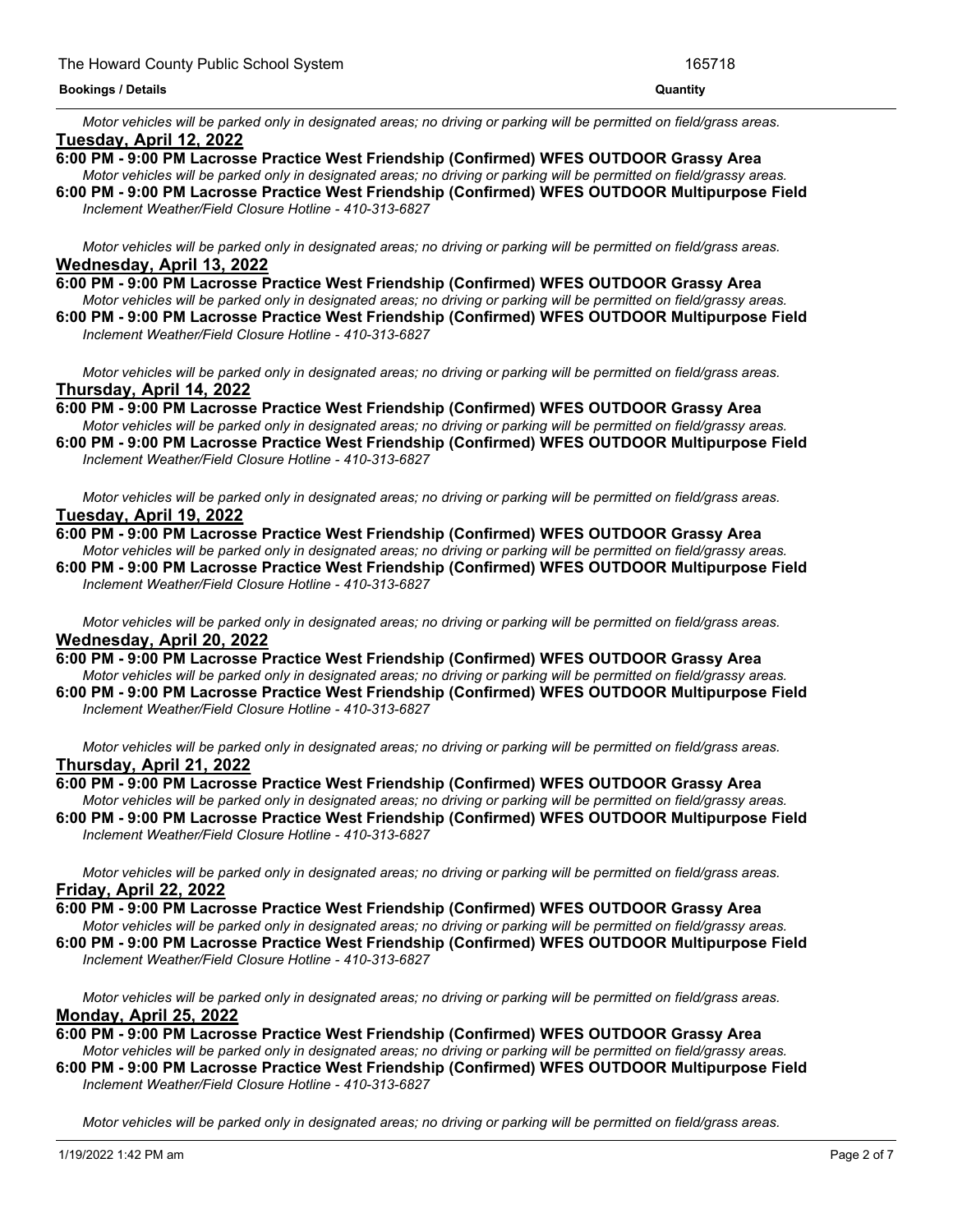#### **Tuesday, April 26, 2022**

- **6:00 PM - 9:00 PM Lacrosse Practice West Friendship (Confirmed) WFES OUTDOOR Grassy Area**
- Motor vehicles will be parked only in designated areas; no driving or parking will be permitted on field/grassy areas. **6:00 PM - 9:00 PM Lacrosse Practice West Friendship (Confirmed) WFES OUTDOOR Multipurpose Field**

<u> 1999 - Jan James James James James James James James James James James James James James James James James J</u>

*Inclement Weather/Field Closure Hotline - 410-313-6827*

Motor vehicles will be parked only in designated areas; no driving or parking will be permitted on field/grass areas. **Wednesday, April 27, 2022**

- **6:00 PM - 9:00 PM Lacrosse Practice West Friendship (Confirmed) WFES OUTDOOR Grassy Area** Motor vehicles will be parked only in designated areas; no driving or parking will be permitted on field/grassy areas.
- **6:00 PM - 9:00 PM Lacrosse Practice West Friendship (Confirmed) WFES OUTDOOR Multipurpose Field** *Inclement Weather/Field Closure Hotline - 410-313-6827*

Motor vehicles will be parked only in designated areas; no driving or parking will be permitted on field/grass areas. **Thursday, April 28, 2022**

**6:00 PM - 9:00 PM Lacrosse Practice West Friendship (Confirmed) WFES OUTDOOR Grassy Area** Motor vehicles will be parked only in designated areas; no driving or parking will be permitted on field/grassy areas.

**6:00 PM - 9:00 PM Lacrosse Practice West Friendship (Confirmed) WFES OUTDOOR Multipurpose Field** *Inclement Weather/Field Closure Hotline - 410-313-6827*

Motor vehicles will be parked only in designated areas; no driving or parking will be permitted on field/grass areas. **Friday, April 29, 2022**

- **6:00 PM - 9:00 PM Lacrosse Practice West Friendship (Confirmed) WFES OUTDOOR Grassy Area** Motor vehicles will be parked only in designated areas; no driving or parking will be permitted on field/grassy areas. **6:00 PM - 9:00 PM Lacrosse Practice West Friendship (Confirmed) WFES OUTDOOR Multipurpose Field**
- *Inclement Weather/Field Closure Hotline - 410-313-6827*

Motor vehicles will be parked only in designated areas; no driving or parking will be permitted on field/grass areas. **Monday, May 2, 2022**

**6:00 PM - 9:00 PM Lacrosse Practice West Friendship (Confirmed) WFES OUTDOOR Grassy Area** Motor vehicles will be parked only in designated areas; no driving or parking will be permitted on field/grassy areas.

**6:00 PM - 9:00 PM Lacrosse Practice West Friendship (Confirmed) WFES OUTDOOR Multipurpose Field** *Inclement Weather/Field Closure Hotline - 410-313-6827*

Motor vehicles will be parked only in designated areas: no driving or parking will be permitted on field/grass areas. **Tuesday, May 3, 2022**

#### **6:00 PM - 9:00 PM Lacrosse Practice West Friendship (Confirmed) WFES OUTDOOR Grassy Area** Motor vehicles will be parked only in designated areas; no driving or parking will be permitted on field/grassy areas.

**6:00 PM - 9:00 PM Lacrosse Practice West Friendship (Confirmed) WFES OUTDOOR Multipurpose Field** *Inclement Weather/Field Closure Hotline - 410-313-6827*

Motor vehicles will be parked only in designated areas; no driving or parking will be permitted on field/grass areas. **Wednesday, May 4, 2022**

**6:00 PM - 9:00 PM Lacrosse Practice West Friendship (Confirmed) WFES OUTDOOR Grassy Area**

Motor vehicles will be parked only in designated areas; no driving or parking will be permitted on field/grassy areas. **6:00 PM - 9:00 PM Lacrosse Practice West Friendship (Confirmed) WFES OUTDOOR Multipurpose Field** *Inclement Weather/Field Closure Hotline - 410-313-6827*

Motor vehicles will be parked only in designated areas; no driving or parking will be permitted on field/grass areas. **Thursday, May 5, 2022**

**6:00 PM - 9:00 PM Lacrosse Practice West Friendship (Confirmed) WFES OUTDOOR Grassy Area**

Motor vehicles will be parked only in designated areas; no driving or parking will be permitted on field/grassy areas. **6:00 PM - 9:00 PM Lacrosse Practice West Friendship (Confirmed) WFES OUTDOOR Multipurpose Field**

*Inclement Weather/Field Closure Hotline - 410-313-6827*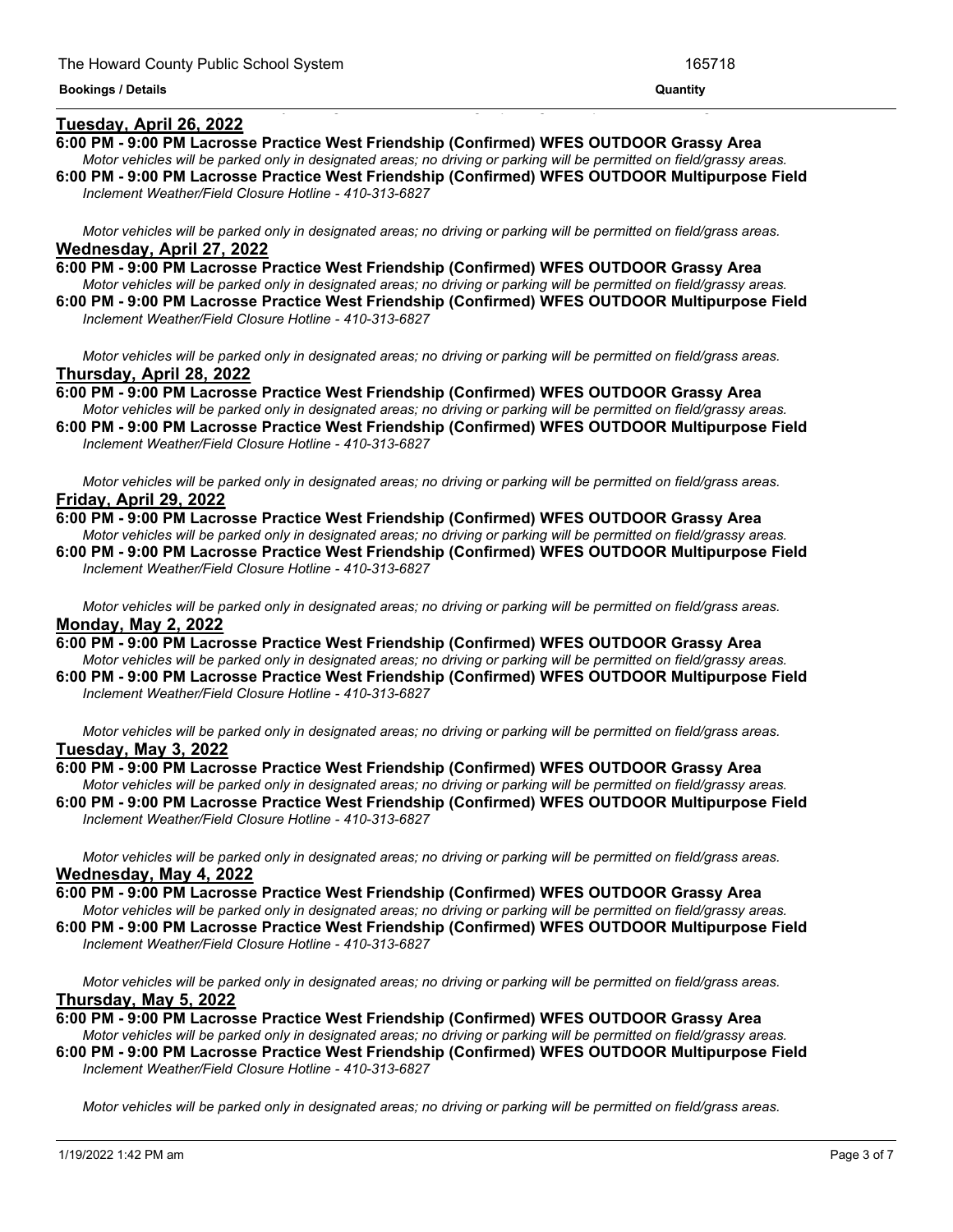#### **Friday, May 6, 2022**

- **6:00 PM - 9:00 PM Lacrosse Practice West Friendship (Confirmed) WFES OUTDOOR Grassy Area**
- Motor vehicles will be parked only in designated areas; no driving or parking will be permitted on field/grassy areas. **6:00 PM - 9:00 PM Lacrosse Practice West Friendship (Confirmed) WFES OUTDOOR Multipurpose Field**

<u> 1989 - Andrea Andrew Maria (h. 1989).</u>

*Inclement Weather/Field Closure Hotline - 410-313-6827*

Motor vehicles will be parked only in designated areas; no driving or parking will be permitted on field/grass areas. **Monday, May 9, 2022**

- **6:00 PM - 9:00 PM Lacrosse Practice West Friendship (Confirmed) WFES OUTDOOR Grassy Area** Motor vehicles will be parked only in designated areas; no driving or parking will be permitted on field/grassy areas.
- **6:00 PM - 9:00 PM Lacrosse Practice West Friendship (Confirmed) WFES OUTDOOR Multipurpose Field** *Inclement Weather/Field Closure Hotline - 410-313-6827*

Motor vehicles will be parked only in designated areas; no driving or parking will be permitted on field/grass areas. **Tuesday, May 10, 2022**

**6:00 PM - 9:00 PM Lacrosse Practice West Friendship (Confirmed) WFES OUTDOOR Grassy Area** Motor vehicles will be parked only in designated areas; no driving or parking will be permitted on field/grassy areas.

**6:00 PM - 9:00 PM Lacrosse Practice West Friendship (Confirmed) WFES OUTDOOR Multipurpose Field** *Inclement Weather/Field Closure Hotline - 410-313-6827*

Motor vehicles will be parked only in designated areas; no driving or parking will be permitted on field/grass areas. **Wednesday, May 11, 2022**

**6:00 PM - 9:00 PM Lacrosse Practice West Friendship (Confirmed) WFES OUTDOOR Grassy Area** Motor vehicles will be parked only in designated areas: no driving or parking will be permitted on field/grassy areas. **6:00 PM - 9:00 PM Lacrosse Practice West Friendship (Confirmed) WFES OUTDOOR Multipurpose Field** *Inclement Weather/Field Closure Hotline - 410-313-6827*

Motor vehicles will be parked only in designated areas; no driving or parking will be permitted on field/grass areas. **Thursday, May 12, 2022**

**6:00 PM - 9:00 PM Lacrosse Practice West Friendship (Confirmed) WFES OUTDOOR Grassy Area** Motor vehicles will be parked only in designated areas; no driving or parking will be permitted on field/grassy areas. **6:00 PM - 9:00 PM Lacrosse Practice West Friendship (Confirmed) WFES OUTDOOR Multipurpose Field**

*Inclement Weather/Field Closure Hotline - 410-313-6827*

Motor vehicles will be parked only in designated areas: no driving or parking will be permitted on field/grass areas. **Friday, May 13, 2022**

## **6:00 PM - 9:00 PM Lacrosse Practice West Friendship (Confirmed) WFES OUTDOOR Grassy Area**

Motor vehicles will be parked only in designated areas; no driving or parking will be permitted on field/grassy areas. **6:00 PM - 9:00 PM Lacrosse Practice West Friendship (Confirmed) WFES OUTDOOR Multipurpose Field** *Inclement Weather/Field Closure Hotline - 410-313-6827*

Motor vehicles will be parked only in designated areas; no driving or parking will be permitted on field/grass areas. **Monday, May 16, 2022**

**6:00 PM - 9:00 PM Lacrosse Practice West Friendship (Confirmed) WFES OUTDOOR Grassy Area**

Motor vehicles will be parked only in designated areas; no driving or parking will be permitted on field/grassy areas. **6:00 PM - 9:00 PM Lacrosse Practice West Friendship (Confirmed) WFES OUTDOOR Multipurpose Field** *Inclement Weather/Field Closure Hotline - 410-313-6827*

Motor vehicles will be parked only in designated areas; no driving or parking will be permitted on field/grass areas. **Tuesday, May 17, 2022**

**6:00 PM - 9:00 PM Lacrosse Practice West Friendship (Confirmed) WFES OUTDOOR Grassy Area**

Motor vehicles will be parked only in designated areas; no driving or parking will be permitted on field/grassy areas. **6:00 PM - 9:00 PM Lacrosse Practice West Friendship (Confirmed) WFES OUTDOOR Multipurpose Field** *Inclement Weather/Field Closure Hotline - 410-313-6827*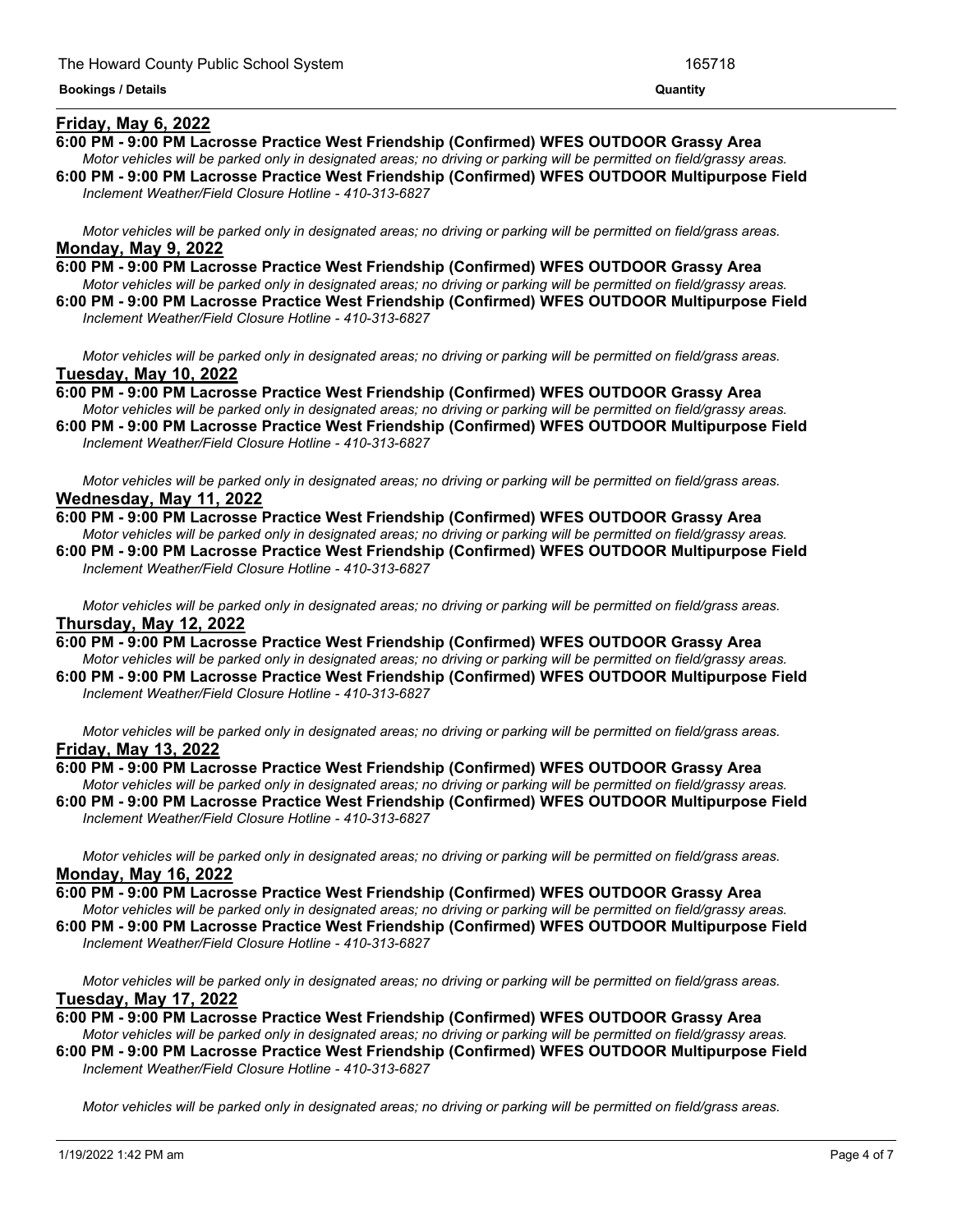#### **Wednesday, May 18, 2022**

## **6:00 PM - 9:00 PM Lacrosse Practice West Friendship (Confirmed) WFES OUTDOOR Grassy Area**

- Motor vehicles will be parked only in designated areas; no driving or parking will be permitted on field/grassy areas. **6:00 PM - 9:00 PM Lacrosse Practice West Friendship (Confirmed) WFES OUTDOOR Multipurpose Field**
- *Inclement Weather/Field Closure Hotline - 410-313-6827*

Motor vehicles will be parked only in designated areas; no driving or parking will be permitted on field/grass areas. **Thursday, May 19, 2022**

**6:00 PM - 9:00 PM Lacrosse Practice West Friendship (Confirmed) WFES OUTDOOR Grassy Area** Motor vehicles will be parked only in designated areas; no driving or parking will be permitted on field/grassy areas.

**6:00 PM - 9:00 PM Lacrosse Practice West Friendship (Confirmed) WFES OUTDOOR Multipurpose Field** *Inclement Weather/Field Closure Hotline - 410-313-6827*

Motor vehicles will be parked only in designated areas; no driving or parking will be permitted on field/grass areas. **Friday, May 20, 2022**

**6:00 PM - 9:00 PM Lacrosse Practice West Friendship (Confirmed) WFES OUTDOOR Grassy Area** Motor vehicles will be parked only in designated areas; no driving or parking will be permitted on field/grassy areas.

**6:00 PM - 9:00 PM Lacrosse Practice West Friendship (Confirmed) WFES OUTDOOR Multipurpose Field** *Inclement Weather/Field Closure Hotline - 410-313-6827*

Motor vehicles will be parked only in designated areas; no driving or parking will be permitted on field/grass areas. **Monday, May 23, 2022**

**6:00 PM - 9:00 PM Lacrosse Practice West Friendship (Confirmed) WFES OUTDOOR Grassy Area** Motor vehicles will be parked only in designated areas: no driving or parking will be permitted on field/grassy areas. **6:00 PM - 9:00 PM Lacrosse Practice West Friendship (Confirmed) WFES OUTDOOR Multipurpose Field**

*Inclement Weather/Field Closure Hotline - 410-313-6827*

Motor vehicles will be parked only in designated areas; no driving or parking will be permitted on field/grass areas. **Tuesday, May 24, 2022**

**6:00 PM - 9:00 PM Lacrosse Practice West Friendship (Confirmed) WFES OUTDOOR Grassy Area** Motor vehicles will be parked only in designated areas; no driving or parking will be permitted on field/grassy areas. **6:00 PM - 9:00 PM Lacrosse Practice West Friendship (Confirmed) WFES OUTDOOR Multipurpose Field**

*Inclement Weather/Field Closure Hotline - 410-313-6827*

Motor vehicles will be parked only in designated areas; no driving or parking will be permitted on field/grass areas. **Wednesday, May 25, 2022**

## **6:00 PM - 9:00 PM Lacrosse Practice West Friendship (Confirmed) WFES OUTDOOR Grassy Area**

Motor vehicles will be parked only in designated areas; no driving or parking will be permitted on field/grassy areas. **6:00 PM - 9:00 PM Lacrosse Practice West Friendship (Confirmed) WFES OUTDOOR Multipurpose Field** *Inclement Weather/Field Closure Hotline - 410-313-6827*

Motor vehicles will be parked only in designated areas; no driving or parking will be permitted on field/grass areas. **Thursday, May 26, 2022**

**6:00 PM - 9:00 PM Lacrosse Practice West Friendship (Confirmed) WFES OUTDOOR Grassy Area**

Motor vehicles will be parked only in designated areas; no driving or parking will be permitted on field/grassy areas. **6:00 PM - 9:00 PM Lacrosse Practice West Friendship (Confirmed) WFES OUTDOOR Multipurpose Field** *Inclement Weather/Field Closure Hotline - 410-313-6827*

Motor vehicles will be parked only in designated areas; no driving or parking will be permitted on field/grass areas. **Friday, May 27, 2022**

**6:00 PM - 9:00 PM Lacrosse Practice West Friendship (Confirmed) WFES OUTDOOR Grassy Area**

Motor vehicles will be parked only in designated areas; no driving or parking will be permitted on field/grassy areas. **6:00 PM - 9:00 PM Lacrosse Practice West Friendship (Confirmed) WFES OUTDOOR Multipurpose Field** *Inclement Weather/Field Closure Hotline - 410-313-6827*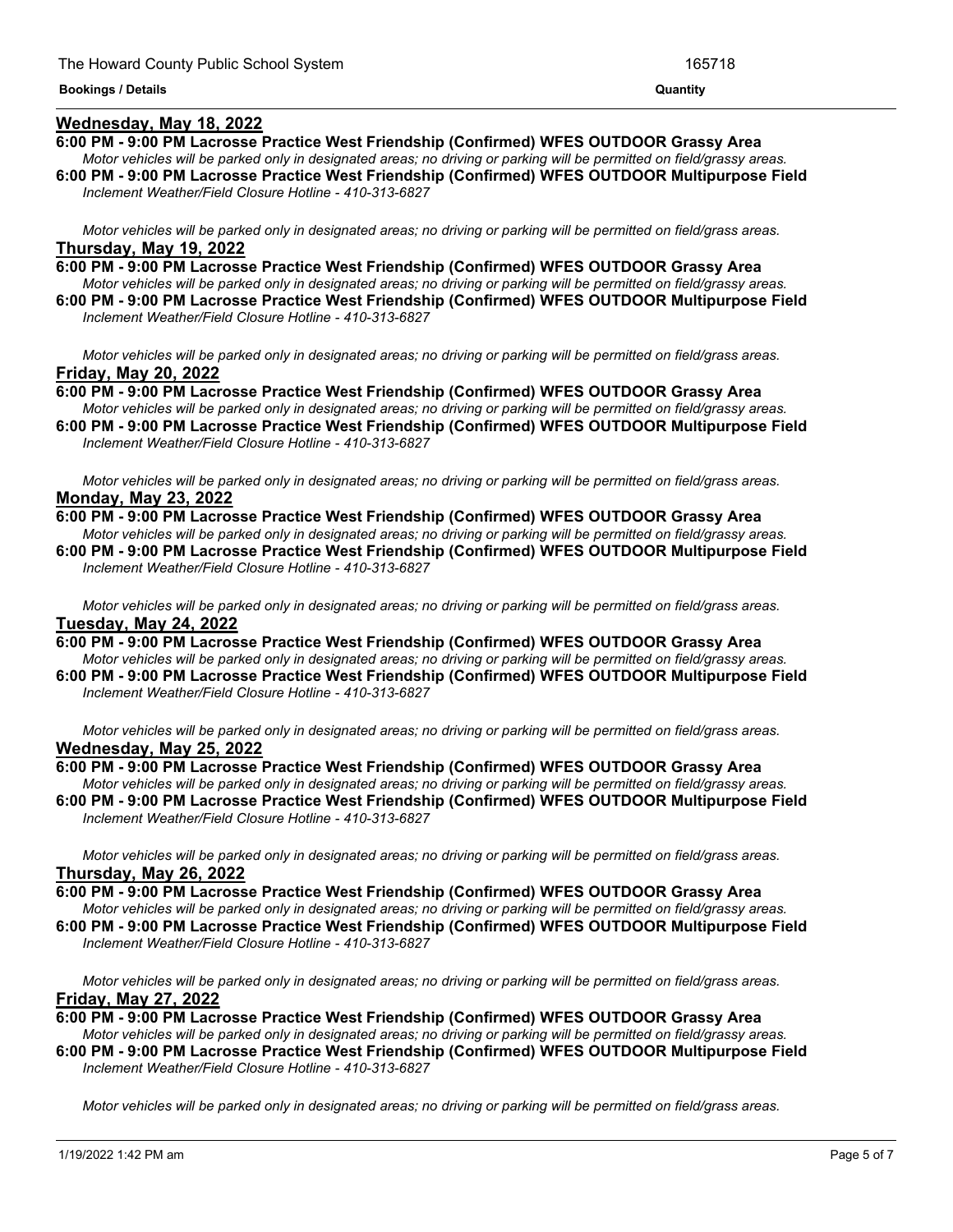#### **Tuesday, May 31, 2022**

- **6:00 PM - 9:00 PM Lacrosse Practice West Friendship (Confirmed) WFES OUTDOOR Grassy Area**
- Motor vehicles will be parked only in designated areas; no driving or parking will be permitted on field/grassy areas. **6:00 PM - 9:00 PM Lacrosse Practice West Friendship (Confirmed) WFES OUTDOOR Multipurpose Field**

<u> 1989 - Andrea Andrea Andrea Andrea Andrea Andrea Andrea Andrea Andrea Andrea Andrea Andrea Andrea Andrea Andr</u>

*Inclement Weather/Field Closure Hotline - 410-313-6827*

Motor vehicles will be parked only in designated areas; no driving or parking will be permitted on field/grass areas. **Wednesday, June 1, 2022**

- **6:00 PM - 9:00 PM Lacrosse Practice West Friendship (Confirmed) WFES OUTDOOR Grassy Area** Motor vehicles will be parked only in designated areas; no driving or parking will be permitted on field/grassy areas.
- **6:00 PM - 9:00 PM Lacrosse Practice West Friendship (Confirmed) WFES OUTDOOR Multipurpose Field** *Inclement Weather/Field Closure Hotline - 410-313-6827*

Motor vehicles will be parked only in designated areas; no driving or parking will be permitted on field/grass areas. **Thursday, June 2, 2022**

**6:00 PM - 9:00 PM Lacrosse Practice West Friendship (Confirmed) WFES OUTDOOR Grassy Area** Motor vehicles will be parked only in designated areas; no driving or parking will be permitted on field/grassy areas.

**6:00 PM - 9:00 PM Lacrosse Practice West Friendship (Confirmed) WFES OUTDOOR Multipurpose Field** *Inclement Weather/Field Closure Hotline - 410-313-6827*

Motor vehicles will be parked only in designated areas; no driving or parking will be permitted on field/grass areas. **Friday, June 3, 2022**

**6:00 PM - 9:00 PM Lacrosse Practice West Friendship (Confirmed) WFES OUTDOOR Grassy Area** Motor vehicles will be parked only in designated areas; no driving or parking will be permitted on field/grassy areas. **6:00 PM - 9:00 PM Lacrosse Practice West Friendship (Confirmed) WFES OUTDOOR Multipurpose Field** *Inclement Weather/Field Closure Hotline - 410-313-6827*

Motor vehicles will be parked only in designated areas; no driving or parking will be permitted on field/grass areas. **Monday, June 6, 2022**

**6:00 PM - 9:00 PM Lacrosse Practice West Friendship (Confirmed) WFES OUTDOOR Grassy Area** Motor vehicles will be parked only in designated areas; no driving or parking will be permitted on field/grassy areas.

**6:00 PM - 9:00 PM Lacrosse Practice West Friendship (Confirmed) WFES OUTDOOR Multipurpose Field** *Inclement Weather/Field Closure Hotline - 410-313-6827*

Motor vehicles will be parked only in designated areas; no driving or parking will be permitted on field/grass areas. **Tuesday, June 7, 2022**

## **6:00 PM - 9:00 PM Lacrosse Practice West Friendship (Confirmed) WFES OUTDOOR Grassy Area** Motor vehicles will be parked only in designated areas; no driving or parking will be permitted on field/grassy areas.

**6:00 PM - 9:00 PM Lacrosse Practice West Friendship (Confirmed) WFES OUTDOOR Multipurpose Field** *Inclement Weather/Field Closure Hotline - 410-313-6827*

Motor vehicles will be parked only in designated areas; no driving or parking will be permitted on field/grass areas. **Wednesday, June 8, 2022**

**6:00 PM - 9:00 PM Lacrosse Practice West Friendship (Confirmed) WFES OUTDOOR Grassy Area**

Motor vehicles will be parked only in designated areas; no driving or parking will be permitted on field/grassy areas. **6:00 PM - 9:00 PM Lacrosse Practice West Friendship (Confirmed) WFES OUTDOOR Multipurpose Field** *Inclement Weather/Field Closure Hotline - 410-313-6827*

Motor vehicles will be parked only in designated areas; no driving or parking will be permitted on field/grass areas. **Thursday, June 9, 2022**

**6:00 PM - 9:00 PM Lacrosse Practice West Friendship (Confirmed) WFES OUTDOOR Grassy Area**

Motor vehicles will be parked only in designated areas; no driving or parking will be permitted on field/grassy areas. **6:00 PM - 9:00 PM Lacrosse Practice West Friendship (Confirmed) WFES OUTDOOR Multipurpose Field** *Inclement Weather/Field Closure Hotline - 410-313-6827*